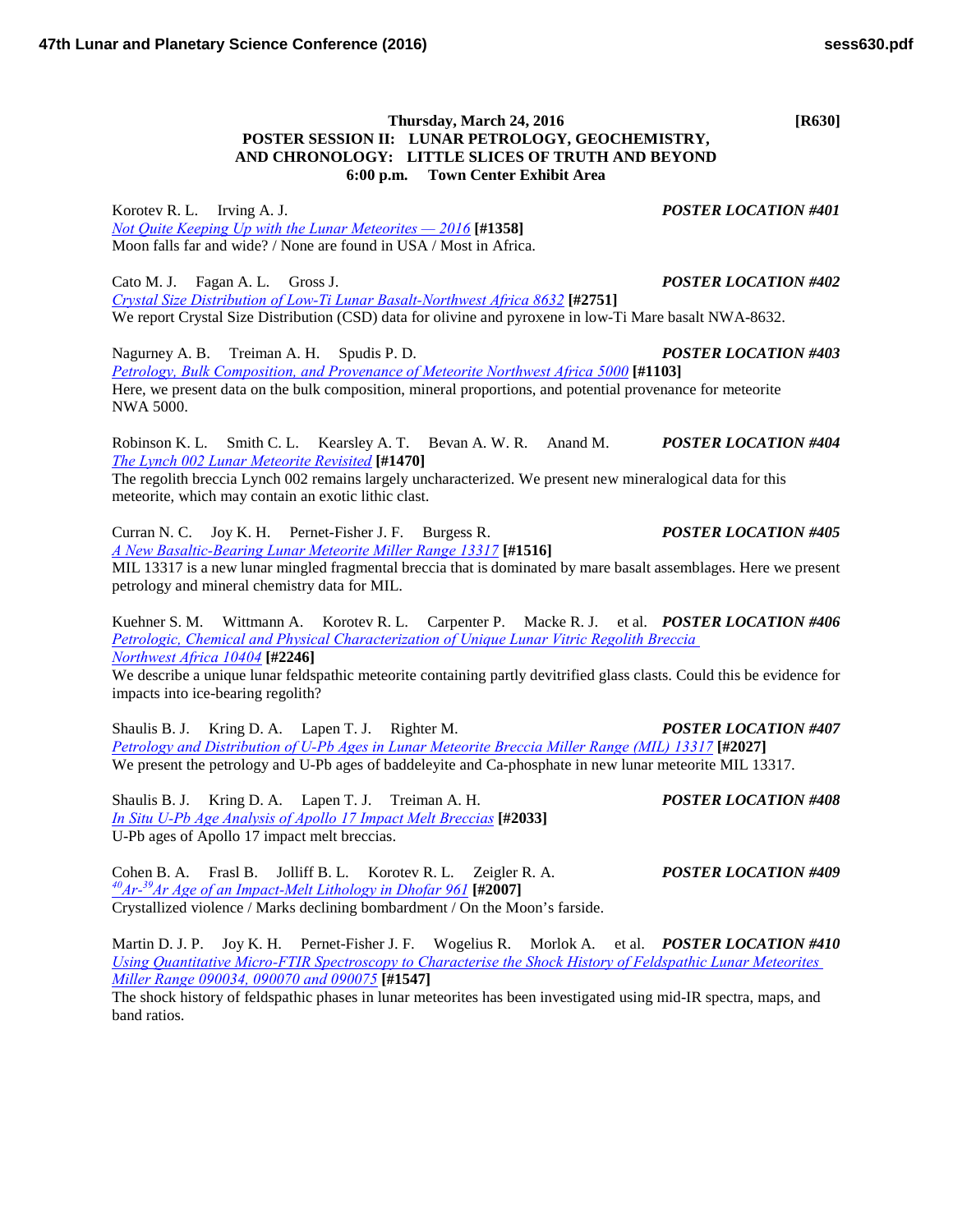Nyquist L. E. Shirai N. Yamaguchi A. Shih C.-Y. Park J. et al. *POSTER LOCATION #411 [Feldspathic Meteorites Miller Range 090034 and 090070: Late Additions to the Lunar](http://www.hou.usra.edu/meetings/lpsc2016/pdf/1521.pdf) Crust* **[#1521]** Geochemical and Sm-Nd isotopic characteristics of these feldspathic lunar meteorites are consistent with those of a late-stage cumulate from the LMO.

Fagan A. L. Joy K. H. Nagashima K. Huss G. R. Kring D. A. *POSTER LOCATION #412 [Olivine and Plagioclase Oxygen Isotope Signature of Non-Lunar Material in Apollo Regolith Breccias with Closure](http://www.hou.usra.edu/meetings/lpsc2016/pdf/2789.pdf)  [Ages ~1.79 to 1.80](http://www.hou.usra.edu/meetings/lpsc2016/pdf/2789.pdf) Ga* **[#2789]**

We report oxygen isotope data for olivine and plagioclase in asteroidal relic clasts within Apollo regolith breccias 10021,35; 10060,33; and 15287,7.

Cronberger K. Neal C. R. *POSTER LOCATION #413 [Mapping 72275,136: Spatial Relationships Within a Breccia Containing KREEP Basalts of](http://www.hou.usra.edu/meetings/lpsc2016/pdf/1794.pdf)  Distinctive [Compositions](http://www.hou.usra.edu/meetings/lpsc2016/pdf/1794.pdf)* **[#1794]** Element maps of 72275,136 are presented and interpreted.

Cronberger K. Neal C. R. Roberts S. E. *POSTER LOCATION #414 [Very High Potassium \(VHK\) Basalt Petrogenesis at Fra Mauro \(Apollo](http://www.hou.usra.edu/meetings/lpsc2016/pdf/1211.pdf) 14)* **[#1211]** Some pyroxenes in 14181,8 are overgrown by high and low Fo olivine. Low Fo olivine formation was enabled by K-rich liquid, accompanied by low silica activity.

Merle R. E. Nemchin A. A. Whitehouse M. J. Grange M. L. Pidgeon R. T. et al. *POSTER LOCATION #415 [Origin and Transportation History of Lunar Breccia](http://www.hou.usra.edu/meetings/lpsc2016/pdf/1862.pdf) 14311* **[#1862]** Breccia 14311 was formed by an impact at 3938 Ma and was transported to the Apollo 14 location by a ~600-Ma-old impact.

Fernandes V. A. S. M. Storey M. Zhu M. -H. *POSTER LOCATION #416 [Report on Initial Characterization of New Apollo 17 Basaltic Regolith Fragments](http://www.hou.usra.edu/meetings/lpsc2016/pdf/1020.pdf)* **[#1020]** Evolution of the mantle under the Serenitatis basin: preliminary mineralogic and chemical composition data for 4 out of 12 new Apollo 17 basaltic framgnets.

Thiessen F. Nemchin A. A. Whitehouse M. J. Snape J. F. Bellucci J. J. *POSTER LOCATION #417 [Apollo 12 Breccia 12013: Comparison and Interpretation of U-Pb SIMS Ages of Ca-Phosphates and](http://www.hou.usra.edu/meetings/lpsc2016/pdf/1830.pdf) Zircon* **[#1830]** Zircon U-Pb ages of Apollo 12 breccia 12013 indicate differential Pb loss in a single impact event, which is defined by Ca-phosphate data as  $3924 \pm 3$  Ma.

Gleißner P. Becker H. *POSTER LOCATION #418 [Highly Siderophile Element Fractionations in Apollo 16 Impact Melt Rocks: Effect of](http://www.hou.usra.edu/meetings/lpsc2016/pdf/2218.pdf)  [Small-Scale](http://www.hou.usra.edu/meetings/lpsc2016/pdf/2218.pdf) Processes* **[#2218]**

Differences in HSE ratios observed in multiple aliquots of lunar impact melt rocks are due to solid-liquid metal partioning in the presence of light elements.

Gleißner P. Becker H. *POSTER LOCATION #419*

*[Highly Siderophile Element Fractionations in Apollo 16 Impact Melt Rocks: Large-Scale](http://www.hou.usra.edu/meetings/lpsc2016/pdf/2232.pdf)  [Fractionation](http://www.hou.usra.edu/meetings/lpsc2016/pdf/2232.pdf) Processes* **[#2232]** HSE in Apollo 16 impact melt display no evidence for igneous differentiation but of accretion of differentiated core

Barker D. C. Snow J. E. *POSTER LOCATION #420*

metal along with chondrite-like material.

*[Apollo 15 Green Glass Phenocryst Growth and Compositional](http://www.hou.usra.edu/meetings/lpsc2016/pdf/2333.pdf) Inhomogeneity* **[#2333]** Primordial fire / Selenes green jewels, crystal growth / Time frozen glasses.